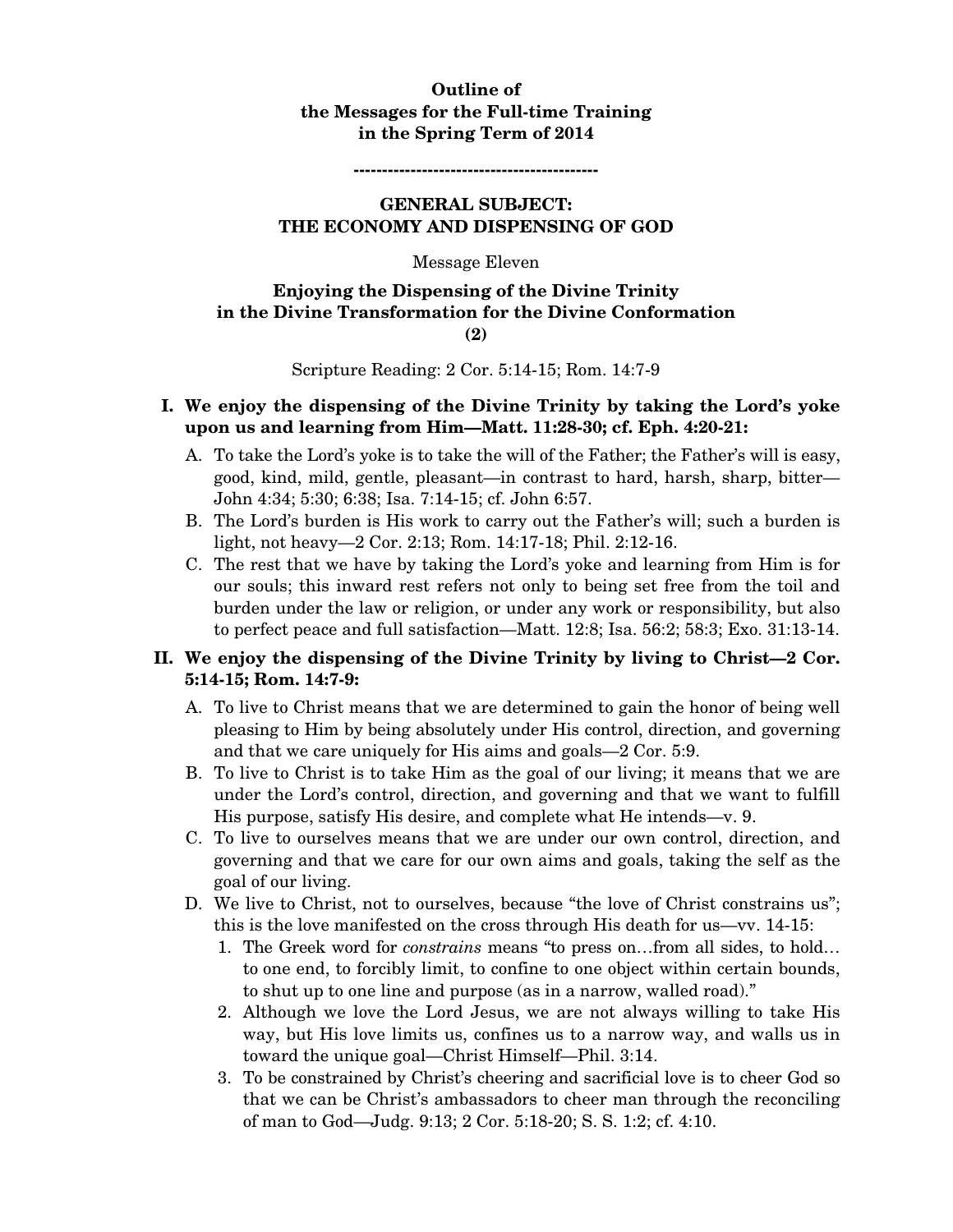E. Our living to Christ is a testimony that He is our Lord, who died to purchase us, and that we belong to Him—Rom. 14:7-9; 1 Cor. 6:19-20; 1 Pet. 1:18-19.

## **III. We enjoy the dispensing of the Divine Trinity by walking (living, moving, and having our being) according to the spirit—our spirit mingled with the Spirit of life, the Spirit of God, the Spirit of Christ—Rom. 8:4, 2, 9, 16:**

- A. To live by the Spirit is to have our life dependent upon the Spirit and regulated by the Spirit, taking the Spirit as the essence of our life; to walk by the Spirit is to have our practical living and the acts in our daily life guided and ruled by the Spirit, taking the Spirit as the path for our way so that we may fulfill God's purpose and reach His goal for our life on earth—Gal. 5:16, 25.
- B. Those who walk by the Spirit honor God, and those who minister the Spirit honor man—Judg. 9:9; 2 Cor. 3:6, 8; 1 Sam. 2:30; John 12:26.
- C. The Lord shepherds us by restoring (reviving and transforming) our soul and by guiding us to walk according to the spirit on the paths of righteousness in the flow of the divine life—Psa. 23:3; Rom. 8:4; Rev. 7:17; 22:1.
- D. By paying attention to our spirit, caring for the sense of the spirit, we walk according to the spirit, and the law of the Spirit of life automatically and spontaneously frees us from the law of sin and of death—Rom. 8:2, 4, 6.
- E. As we walk by the Spirit and serve by the Spirit in our spirit, we do not fulfill the lusts of the flesh but automatically and spontaneously bring forth the fruit of the Spirit—Gal. 5:16, 22-25; Phil. 3:3; Rom. 1:9.
- F. We can either walk by the Spirit to bear the fruit of the Spirit or walk by the flesh to manifest the works of the flesh—Gal. 5:16-26; 6:12; Phil. 3:3.
- G. If we walk by the Spirit, we shall automatically defeat the flesh and the devil lurking behind the flesh; as we win the war against the flesh in this way, God's purpose to express Christ will be accomplished—Exo. 17:8-16.

## **IV. We enjoy the dispensing of the Divine Trinity by sowing unto the Spirit— Gal. 6:7-10:**

- A. To sow unto the Spirit means to sow with a view to accomplishing the purpose of the Spirit; this is to have the Spirit as our goal:
	- 1. Actually, to walk by the Spirit is to sow unto the Spirit—5:16.
	- 2. In our life and living we must aim at the Spirit, taking the Spirit as our goal—6:8.
	- 3. God's economy is to give us Himself as the Spirit; nothing is more pleasing to God than for us to take the all-inclusive Spirit, the all-inclusive Triune God, as our unique and eternal goal—3:5a, 14; cf. Phil. 2:13.
- B. To sow unto the flesh means to sow with a view to accomplishing the purpose of the flesh; this is to have the flesh as the goal:
	- 1. There is no neutral ground between the flesh and the Spirit; our goal is either one or the other—Rom. 8:6.
	- 2. Everything we do is a sowing either unto our own flesh or unto the Spirit, and all our sowing issues in a reaping either of corruption out of the flesh or of eternal life out of the Spirit—Psa. 126:5; Prov. 22:8a; Hosea 8:7a.
	- 3. If we live according to the flesh, what we do as a Christian work will not be effective; what counts is not our working but our sowing—cf. Mark 4:14; Deut. 22:9.
- C. When our goal is the Spirit, we become a supply of life to others and to the churches—Gal. 6:10; 2 Cor. 3:6.